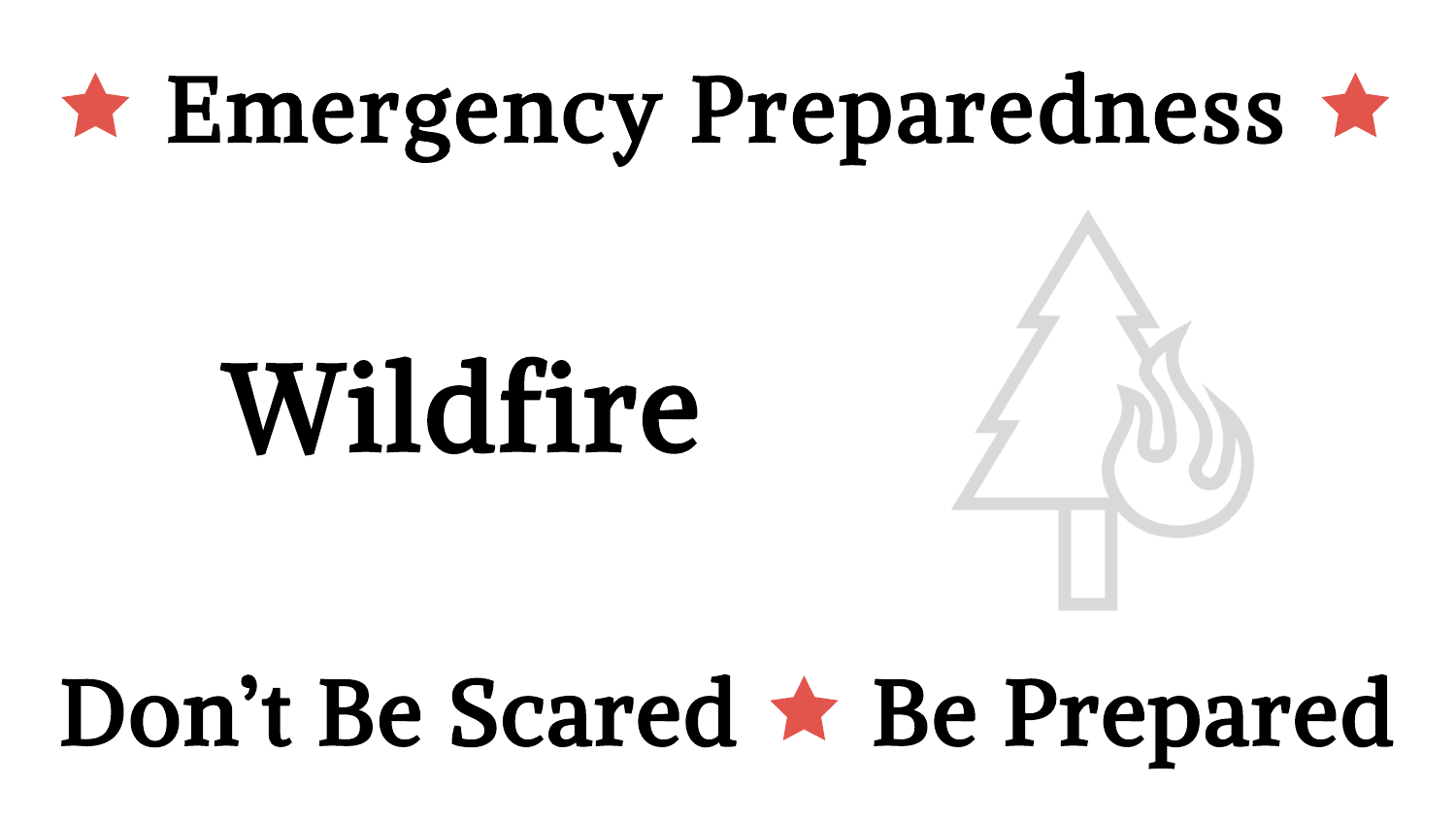## Hello and Welcome

Here are some things you can do to keep safe if you're in a **wildfire** area.

As the dry, hot months approach, you'll want to make sure you have **a source for local news** handy, whether it be on your vehicle radio or cell phone—and remember to keep that cell phone charged. You can also put **Monterey County** Alert or another similar app on your phone to monitor local fire conditions.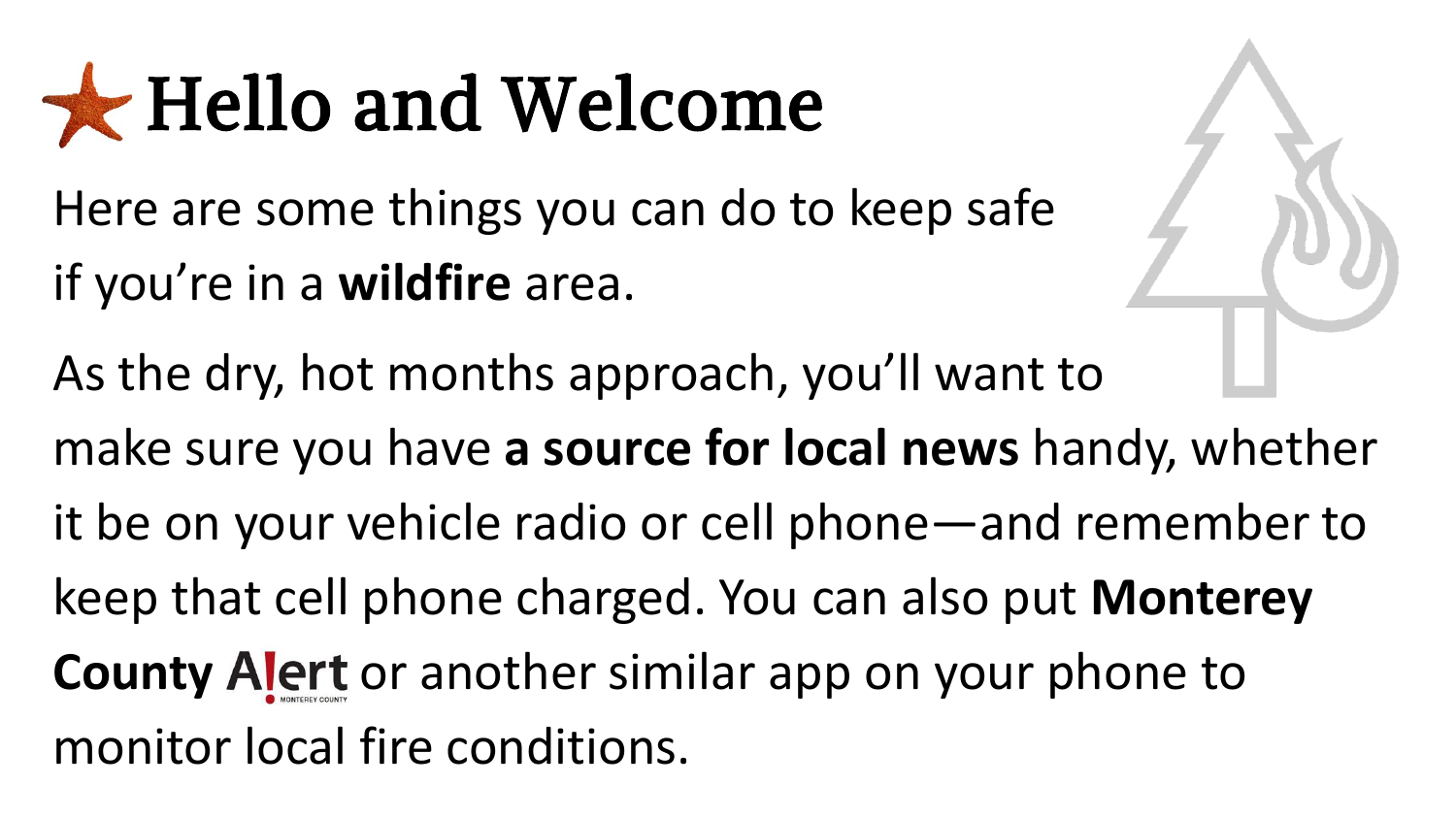#### Be Prepared to Leave the Area

If there's a wildfire in the area, know the direction in which the fire is moving. Fire direction is often dictated by winds. Having no control over which way the wind blows, you'll want to **have your vehicle in the best shape possible** in case you need to leave the area. Anytime you drive, make sure **nothing is dragging** on the underside of your vehicle. This could cause **sparks,** which could then start a **fire.** If your brakes are worn, metal-to-metal contact could cause a fire.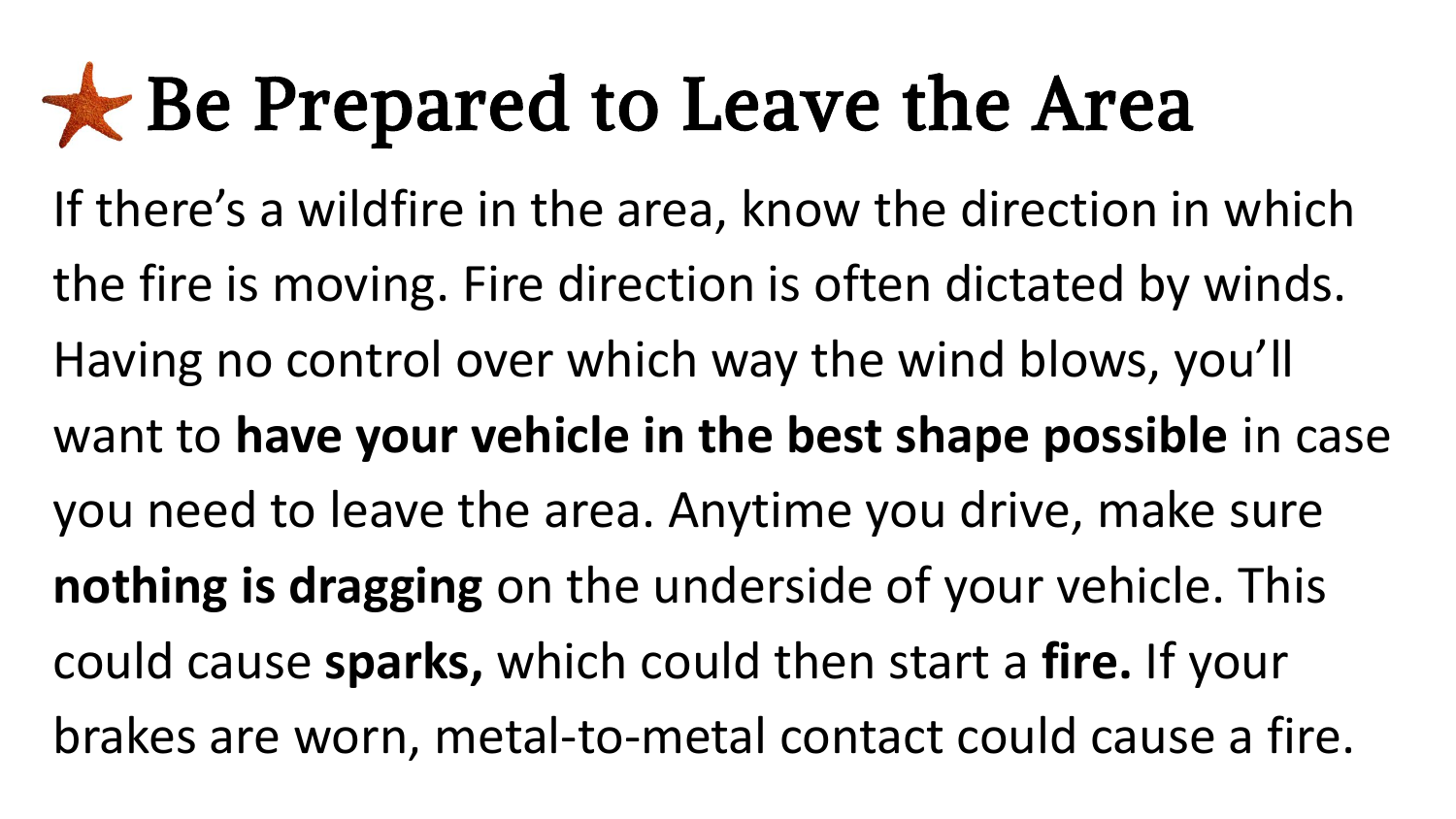### Prepare Your Vehicle

- » Your **tires are inflated** to the proper pressure.
- » **Dispose** of cigarettes, matches, and flammable chemicals you may store in your vehicle.
- » **Replace the air filters** in your vehicle regularly, including any passenger air filters.

Ahead of time, learn where the **exit roads** are **in your area.**  Use a map or drive around to get to know these roads.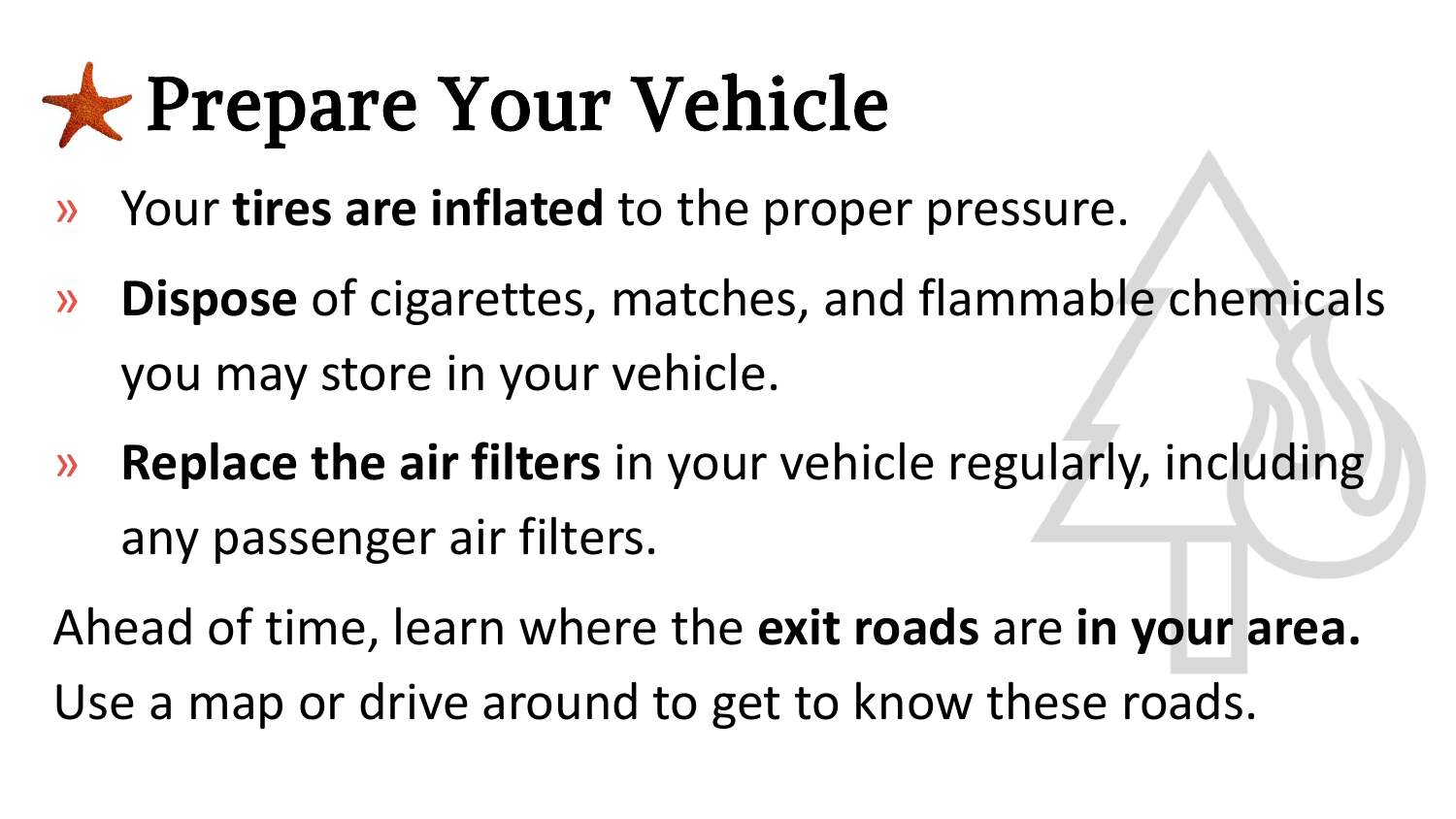#### Prepare Your Vehicle

- » A **mask**, bandana, or scarf to cover your mouth and nose.
- » Drinking **water.**
- » A **fire-retardant blanket** for each passenger.
- » A set of **jumper cables.**

**Never** drive or park on dry grass or brush. **Never** enter a wildfire zone—but if you must, be sure you **have enough fuel in your vehicle to make it through.**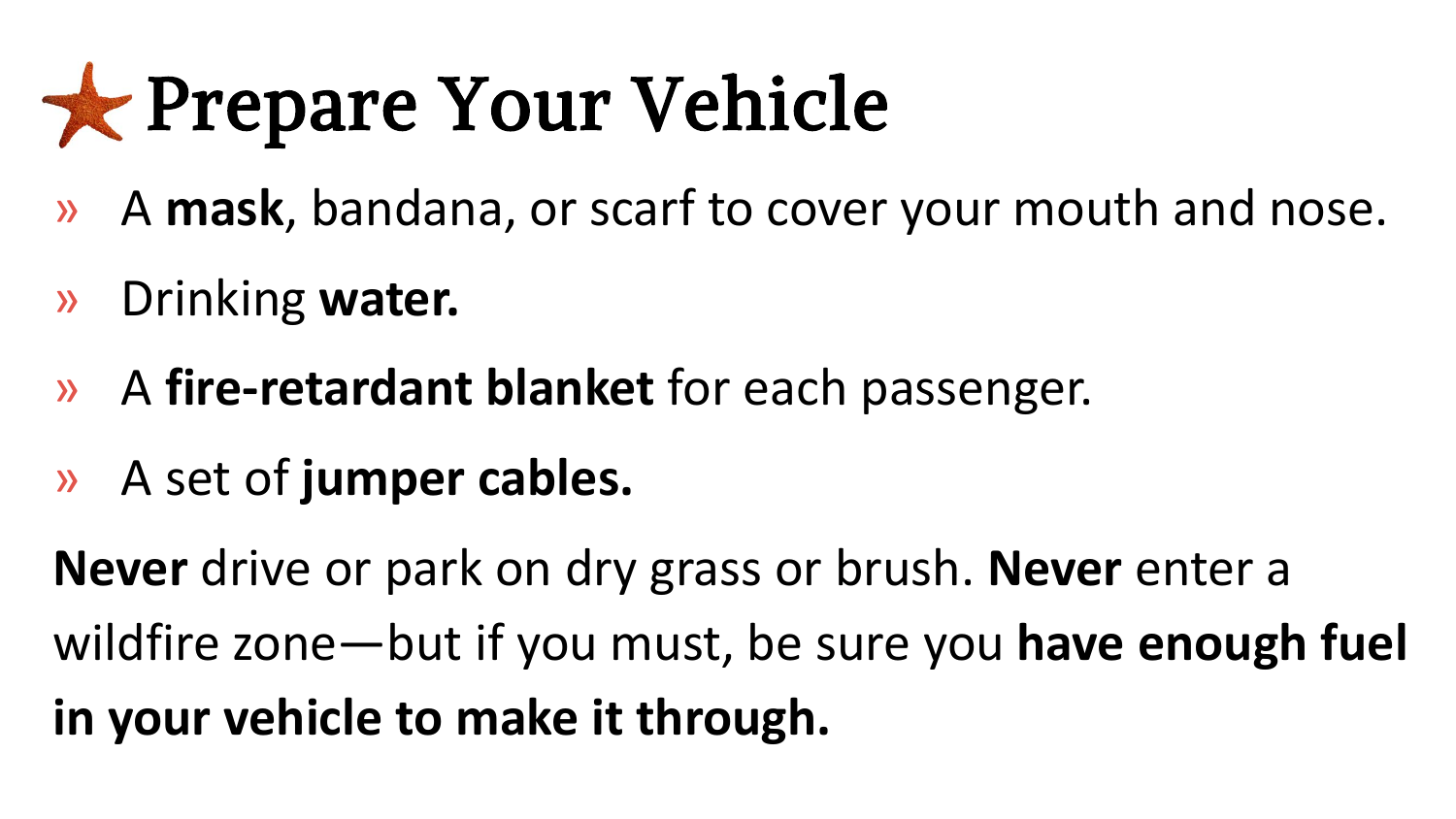#### Use Your Head and Your Headlights

During **daytime** smoke and fire conditions, drive with the headlights on. During **nighttime** smoke and fire conditions, drive with your headlights on low. Turn on fog lights if you have them. Obey **CAL FIRE** & **CHP** directives about evacuations and detours. Visibility might be difficult, so **drive and park in ways that other drivers can predict.** If you pull over, **watch** for parked vehicles and **avoid** all dry brush, debris, or other flammable materials. **Keep your engine running** to make sure you can drive away without stalling.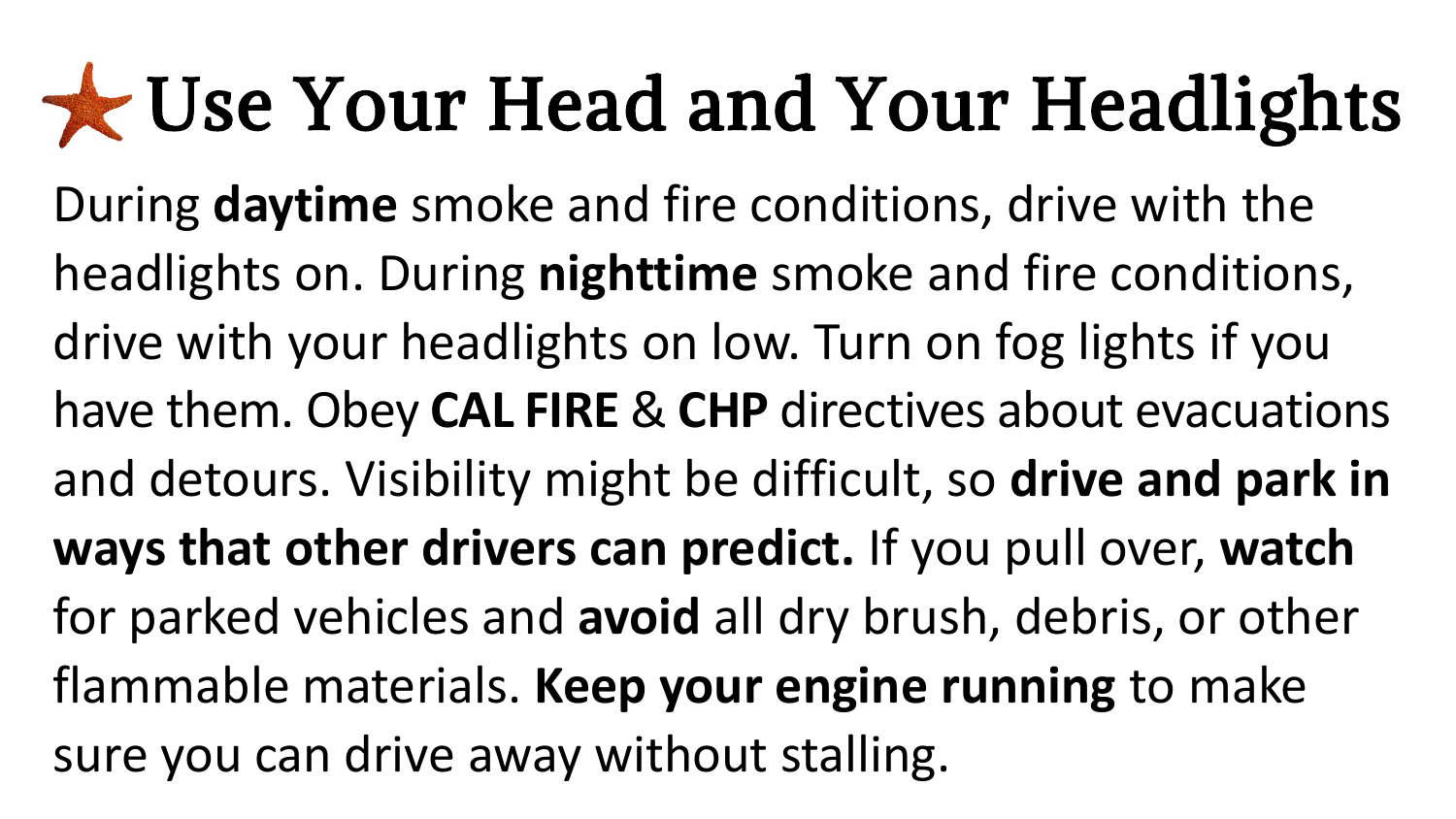#### Slow Down and Watch Out for**…**

If you're driving through heavy smoke, slow down.

As you approach curves or bends in the road, tap your horn to warn drivers and **animals.** Watch out for animals, such as horses, and their **owners.** Yield the right of way to **emergency vehicles.** Move past parked emergency vehicles carefully, watching for **workers on the road.**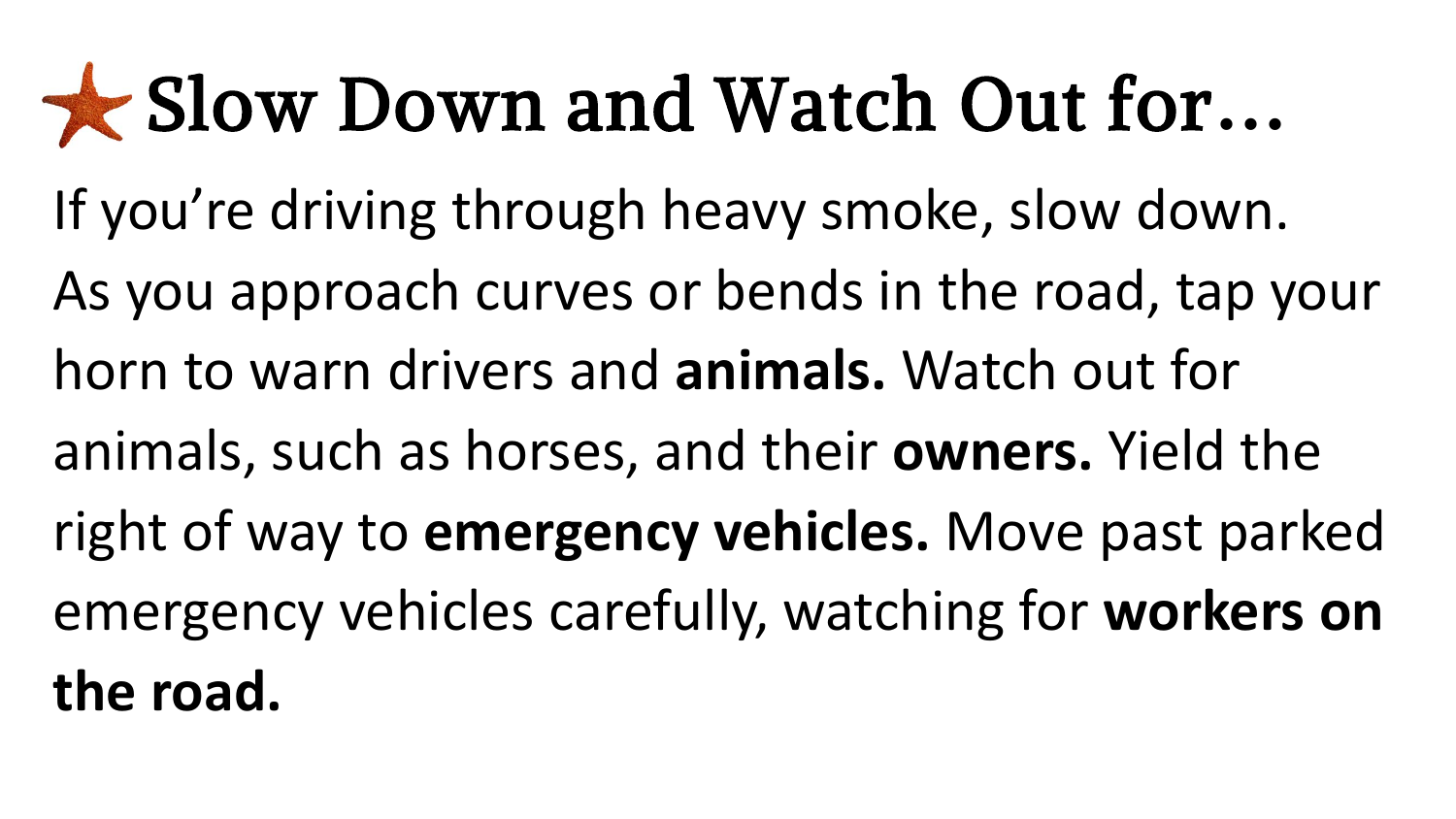#### Avoid Smoke Inhalation

To avoid smoke inhalation, close your windows and air vents, even if the air outside looks clear. Use the recirculation  $\leq$ setting on the heater or air conditioner except for a short break to let in a little fresh air … *IF it is fresh*. Wear your mask, bandana, or scarf over your nose and mouth **if smoke is getting into your vehicle.** Dampen your mask to help block more smoke. If you don't know whether your heater or air conditioner filters the air moving through it, leave it turned off.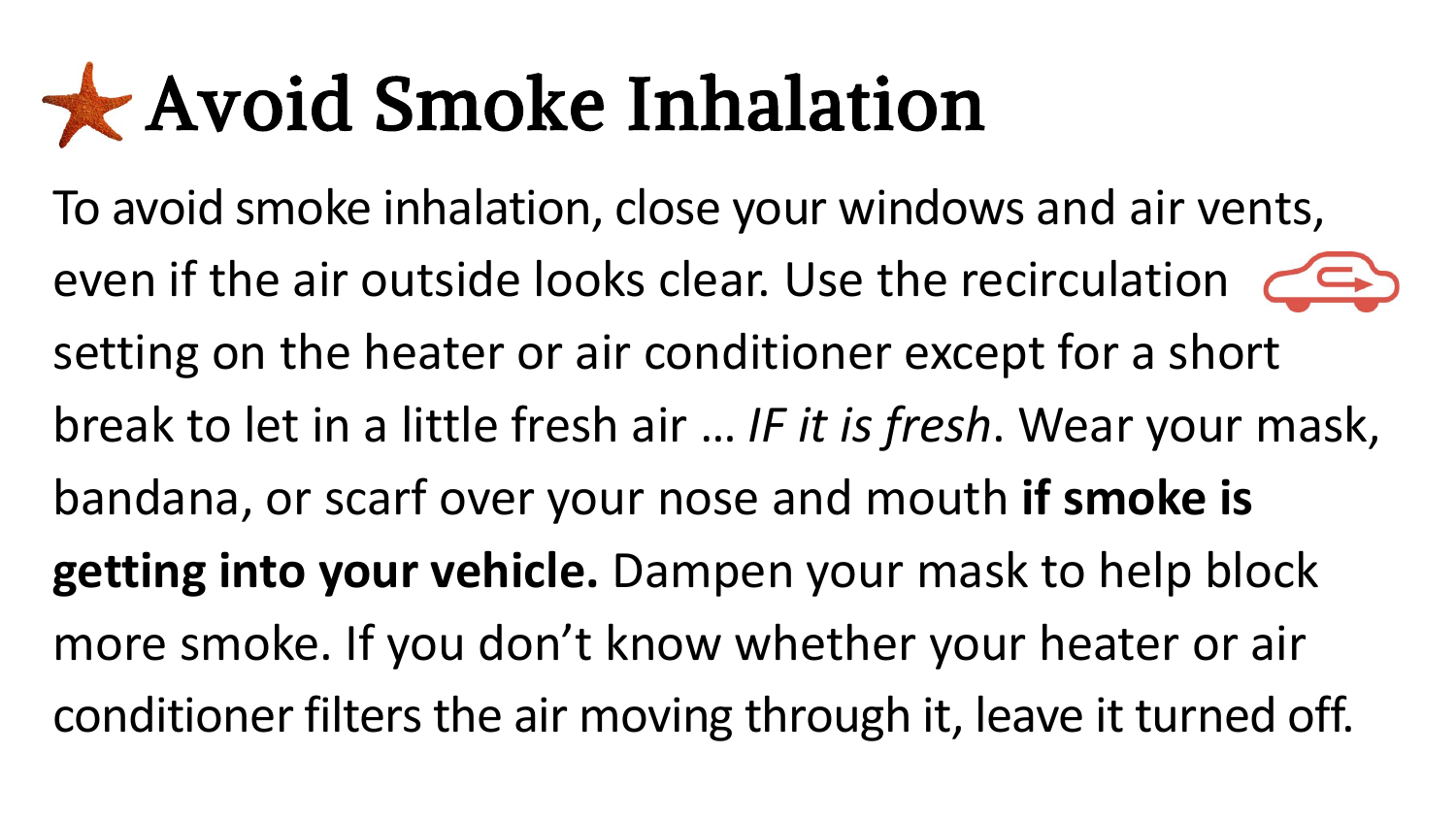## Trapped Near a Wildfire

If you're trapped near a wildfire, **stay calm.**

- » **Move** to a place with little or no vegetation.
- » **Check** that your vents and windows are closed.
- » **Throw** a wool or fire-retardant blanket over yourself.
- » **Breathe** through a mask or damp cloth.

If the air in your vehicle is bad, find the **lowest point** in your vehicle where the air quality is the best to breathe. Regularly **monitor conditions** on your phone or radio. **If you're injured** and have a phone, **call 911.**